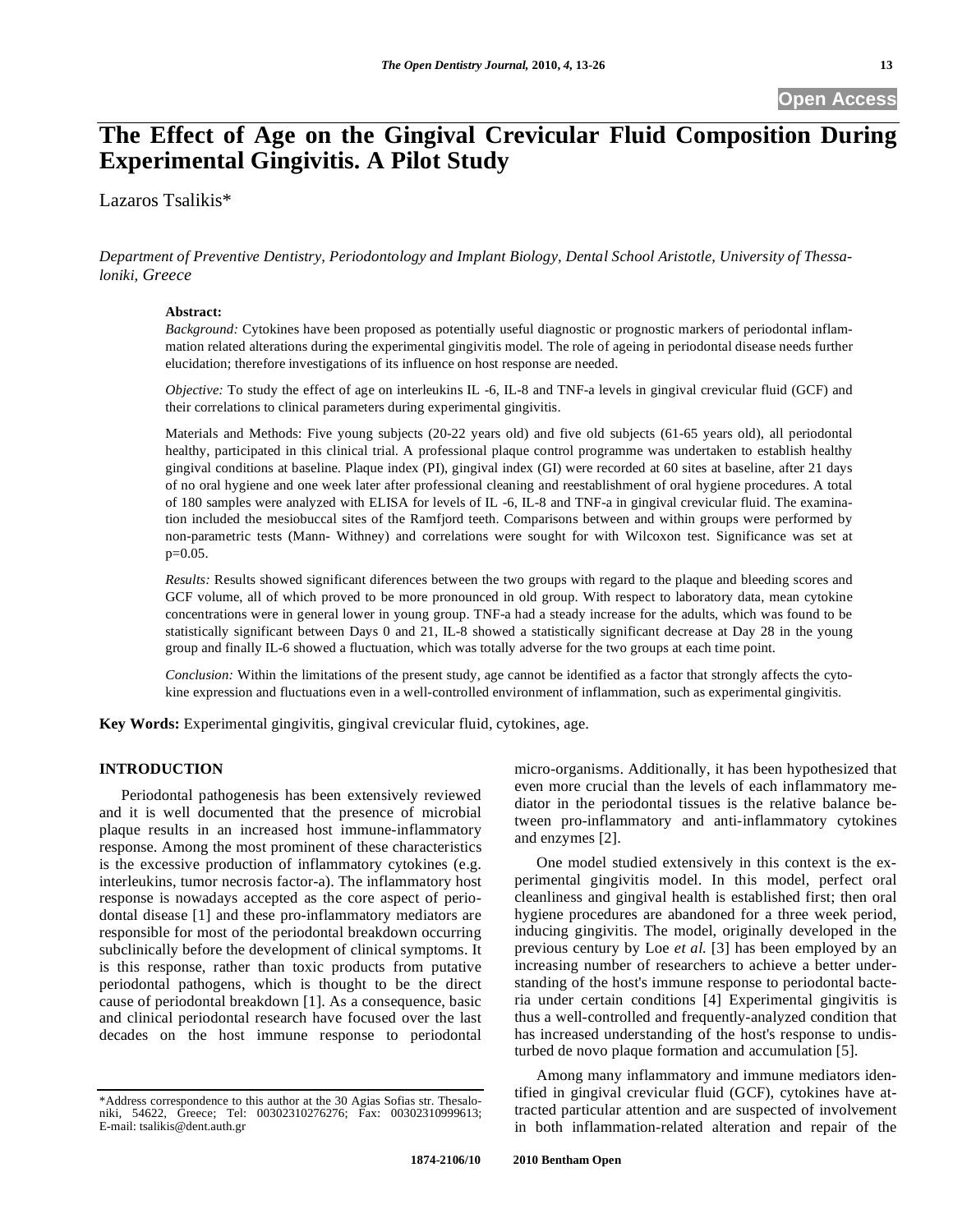#### **14** *The Open Dentistry Journal, 2010, Volume 4 Lazaros Tsalikis*

periodontal tissues [4]. Certain cytokines have been proposed as potentially useful diagnostic or prognostic markers of periodontal destruction [4, 6]. For example, site-specific increases of IL-1 $\beta$  were observed in untreated periodontitis [7] and in experimental gingivitis models [8]. It has also been reported that old and young subjects with initially normal gingiva present similar levels of IL-1a and IL-1 $\beta$ . However, during a 3 week period without oral hygiene, both groups developed increased levels of IL-1a, whereas IL-1 levels increased only in the old adult group indicating that there are differences between the inflammatory responses in young and old adult individuals [9]. Treatment of periodontitis resulted in a dramatic local decrease of IL-1 $\beta$ , suggesting that this molecule is crucial in periodontal tissue destruction [10, 11].

Tumor necrosis factor-a, TNF-a, is a critical cytokine in the inflammatory response to infection [12]. Any genetic variability in the production of TNF-a after an infectious stimulus could have a significant impact on the degree of the inflammatory response and influence the clinical outcome [13]. TNF-a is a pleiotropic pro-inflammatory cytokine. A lot of organs are affected by the action of TNF-a; it conducts the neutrophils activation to inflammation but is also linked with their recession when it binds to the receptor TNF-R55 [14], TNF-a is produced by several cell types but primarily by the monocytes/macrophages; it affects lipid metabolism, relates to insulin resistance, blood coagulation, and endothelial activity. Low levels of TNF-a seem to be related to the preservation of homeostasis and to the remodeling/healing of damaged tissue through the activation and formation of fibroblasts [15].

Inteurleukin-6, (IL-6) is a pro-inflammatory cytokine, exuded by T-cells and macrophages during immune response. Secretion of IL-6 is also observed from osteoblasts during their formation. It is one of the main mediators during acute immune response [16, 17]. The levels of IL-6 increase as the disease spreads. IL-6 activates the liver cells to produce CRP [16], while participating in bone resorption. The production of IL-6 activates osteoclast formation, facilitates bone resorption and T-cell differentiation [16-18].

Finally, Interleukin-8, (IL-8), has attracted particular interest because of its crucial role in the selective recruitment and activation of neutrophils [19, 20] and in routing them to the gingival sulcus. Both the concentration and total amount of IL-8 in GCF have been reported to correlate with the degree of inflammation [21-23].

Although many studies have worked on the roles of several inflammatory and immune mediators, especially of cytokines, only a few have investigated the involvement of predisposing factors in this immune response [9, 23, 24]. The factors controlled or measured and analyzed in these studies were: gender, smoking status, age and chronic gingivitis level [24]. To further elucidate the role of ageing in periodontal disease, investigations of its influence on host response are needed [9].

The aim of the present study was to investigate the effect of age on interleukins IL -6, IL-8 and TNF-a levels in gingival crevicular fluid (GCF) and their correlations to clinical parameters during experimental gingivitis. Clinical signs of gingivitis (gingival index and plaque index), gingival crevicular fluid volume and pro-inflammatory cytokines (TNF- a, IL-6 and IL-8) in gingival crevicular fluid were assessed at baseline through a period of 4 weeks including inflammation (Day 21) and recovery phase (Day28). The null hypothesis has been that age does not affect the above-mentioned parameters.

## **MATERIALS AND METHODS**

## **Experimental Design and Study Population**

The overall experimental design has been detailed previously [9]. The study was planned as a pilot trial. Five young adults (3 males and 2 females 20-22years old) and five old adults (3 males and 2 females 61-65 years old) clinically healthy non-smoking Caucasians were recruited for the study. Written informed consent was provided by all participants. The study design was approved by the local ethics committee and was deemed to conform to the guidelines issued in the Helsinki Declaration.

Each Volunteer Had to Fulfil the Following Criteria Be in good general health, not to have been exposed to antibiotic treatment in the previous 6 months, not to have been exposed to anti-inflammatory drugs therapy during previous month, have a healthy periodontium with no evidence of radiographic bone loss, presence of at least 20 teeth, attachment loss < 3mm, bleeding on probing <10 %, plaque index  $< 20\%$ .

Exclusion criteria – applied either due to potential risks for the subjects during the experimental gingivitis period, or due to potential impacts on gingival health – were diseases of the immune system as well as known infections of any kind: diabetes; psychiatric diseases; drug abuse; nicotine consumption of more than five cigarettes per day; pregnancy; current orthodontic or dental treatments; untreated caries; defect fillings; inadequate dental restoration; probing depths above 3 mm; major periodontal recessions (>2mm and Miller, II, III and IV); regular use of calcium antagonists; anti-convulsants; immuno-stimulants or immunosuppressives prior to the study and any use of these substances from 1 week prior to the study until the end of the study; bleeding on probing at more than one site of intended measurement at the beginning of the study.

Six sites were selected in each patient for monitoring during the experimental gingivitis process, in particular the mesiobuccal sites of the Ramfjord teeth [16, 21, 24, 36, 41, 44]. A plaque control program, including prophylactic intervention, was undertaken prior to the start of the study: plaque and calculus was removed by using hand instruments, ultrasonic and polishing; all participants were instructed in how to maintain perfect oral hygiene so as to ensure gingival health at baseline (Day 0). At day 0, Plaque Index (Loe and Silness, 1963) [25], Gingival Index (Silness and Loe, 1964) [26] and GCF volume were assessed. After this, the participants were asked to refrain from any oral hygiene procedures for a period of three weeks. The patients were examined weekly to control compliance with this instruction and to observe if any visual signs of gingivitis, including redness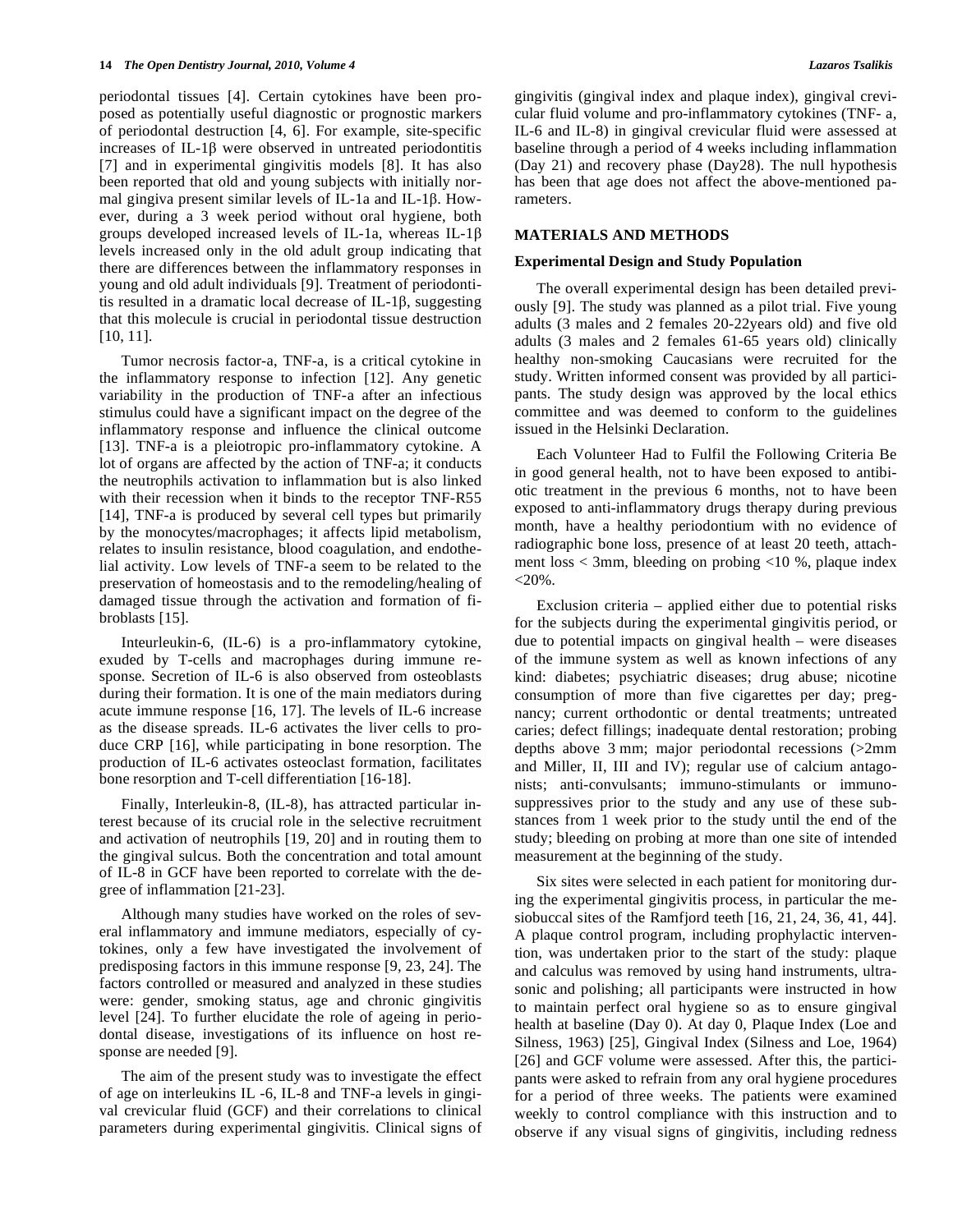and swelling had appeared. At Day 21, the same parameters were recorded. Thereafter the patients received a professionally performed prophylaxis and were asked to carry out oral hygiene procedures properly. One week later (Day 28) the patients were re-examined.

For the PI and GI scores full mouth records were obtained. The same examiner, who has been previously calibrated, undertook all clinical measurements. In order to determine the intraexaminer repeatability, two volunteers (one for each group) were clinically examined and the measurements were reassessed 60 minutes after the initial examination. The Kappa value was found to be 0.91 for the Pl.I and 0.89 for the G.I. measurements. The gingival crevicular fluid collection was always performed prior to the clinical assessments and full mouth PLI and GI scores were obtained. The samples were obtained from the mesiobuccal sites of the Ramfjord teeth [16, 21, 24, 36, 41, 44]. Each site under study was isolated with cotton rolls and gently dried with a moisture free stream of air. Paper strips (Periopaper, Harco Electronics, CA) were inserted in the gingival crevice mesialbuccally for 30 sec. The GCF volume was determined by positioning the strips between the upper and the lower counterparts of the pre-calibrated Periotron 6000 (Oraflow). This instrument expresses GCF volume in IU linearly within the 0.0-1.5 μl range [27]. Strips visibly contaminated by bleeding were discarded. In that case the sample was retaken after 60 minutes. The paper strips were then placed in labelled test tubes containing 150 μl PBST, frozen within 10 minutes and stored at -70˚C until dispatch to Hippocrates General Hospital of Thessaloniki for further processing. The Micro-Elisa method (R& D) was used for measuring cytokines levels. All samples and standards were assayed in duplicate and the mean values at each time point were used to plot the respective graphs. Optical densities were determined using a reader with a 450 nm filter (450 nm is the usual primary wavelength, use of a reference filter at 600-650 nm is recommended if it is available). The IL-6, IL- 8 and TNF-a levels were quantified using ELISA kits. Positive control samples confirmed the validity of each assay procedure and, using point/point paper liberalized standard curves and regression analysis, were applied to the point transformation. Thirty samples for every group at each time –point (a total of 180) samples) were analyzed for identification of TNF-a, IL-6 and  $IL-8.$ 

#### **STATISTICAL ANALYSIS**

The available data were summarized using statistical descriptive indices of central tendency and dispersion (means, medians and std. deviations). A series of Non-Parametric tests was applied for hypothesis testing and statistical comparisons. More specifically the Mann-Whitney and the Wilcoxon tests were used in order to study differences between independent and paired samples respectively. The association between the studied parameters was assessed by means of the Pearson correlation coefficient. In all hypotheses, testing the observed significance level (p-value) was estimated using the Exact estimation method [28]. The aim of this method is to enable the researchers to make reliable inferences when the available data are small, sparse, heavily tied, or unbalanced and the validity of the usual assumptions (randomness of the sample and independence of observations) underlying the corresponding tests are not satisfied [29]. The significance level of all statistical hypothesis testing procedures was preset at 0.05. All the statistical analyses were performed using the SPSS ver. 15.0 statistical package (SPSS Inc, Chicago, IL, USA) enhanced with the modules Exact Tests.

The site and not the patient has been the analysis unit. Therefore the study includes 30 sites per group and a total of 360 samples have been analysed. Many studies have looked at the association between total amount or concentration levels of different constituents of GCF and periodontal health status. Since host response is a critical determinant in periodontal disease pathogenesis, the measure of inflammatory mediator levels in the GCF has been used to evaluate 'risk': risk for a tooth, or more precisely a site, to lose clinical attachment and alveolar bone, or risk for an individual to develop periodontal disease [30].

## **RESULTS**

## **G.I., P.I., and G.C.F. Alterations**

All participants completed the four-week trial. The changes in the clinical signs of inflammation were obvious and the alterations in G.I., P.I. and GCF volume are presented in Table **1**. The motivation and oral hygiene instruction of the participants undertaken during the pre –study period ensured that absence of plaque and bleeding were achieved at baseline in all test sites. In other words, at the start of the experimental period both groups had almost identical and comparatively low levels of gingivitis and plaque formation. Both the PI and GI increased in all patients between Days 0 and 21 and returned to baseline values by Day 28.The old group showed higher levels of bleeding and plaque scores at Day 21 (G.I. 1,966,P.I. 2,036) and Day 28 (G.I. 0,262, P.I. 0,162) which reached to be statistically significant at Day 21 and Day 28 for G.I., at Day 21 for P.I., (Table **1**).

In all patients, a significant increase in GCF volume was induced by non-brushing compared with Day 0. Samples collected at Day 28 demonstrated a significant decrease compared with Day 21. Although a significant reduction in gingival crevicular fluid volume occurred after the reestablishment of oral hygiene, at Day 28 the GCF volume was still significantly elevated compared with the baseline for the old group.

# **Cytokine Levels Changes**

All data concerning levels of TNF-a, IL-6, IL-8 during the whole study period are presented in Table **2**.

With respect to TNF-a, although at Day 0 the TNF-a levels were approximately the same(4,69 for the young group, 4,52 for the old), significant group differences were observed during the experimental gingivitis and recovery phase; mean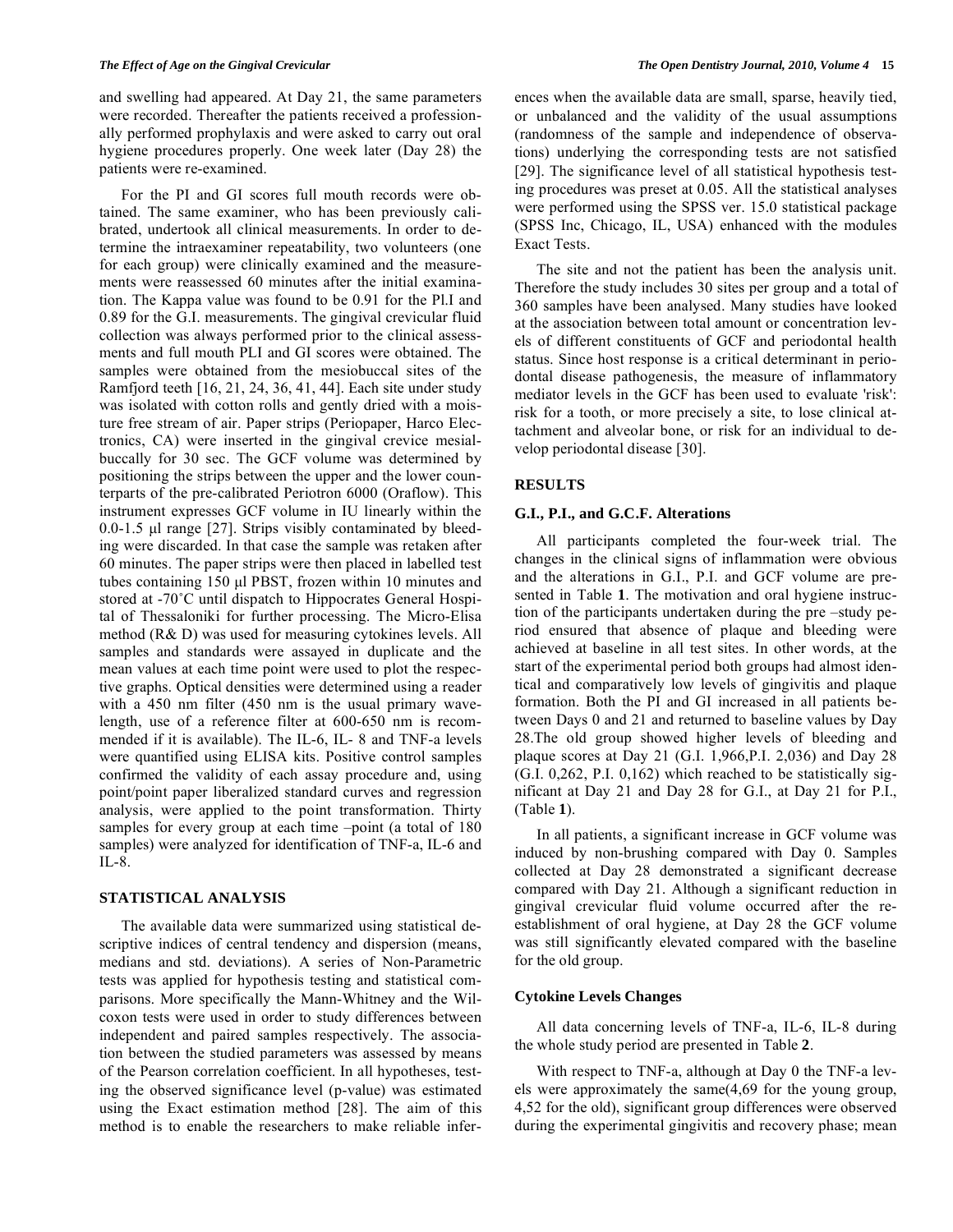concentration in the young group were lower than those of the old group at Day 21 (3,84 vs 7,56)and Day 28 (5,4 vs 9,5) (Fig. **1**).

With respect to IL -6 the fluctuations between groups were opposite at each time point (Fig. **2**). There was a decline at Day 21  $(3,91)$  and then an increase  $(5,0)$  for the old adults and, contrariwise for the young group, there was an

|  |               | Young              | Old                | $\mathbf P$ |
|--|---------------|--------------------|--------------------|-------------|
|  | Day 0         | $(mean \pm SD)$    | $(mean \pm SD)$    |             |
|  | G.I           | $0.140 \pm 0.035$  | $0.1201 \pm 0.27$  | 0.067       |
|  | P.I           | $0.0920 \pm 0.023$ | $0.1240 \pm 0.23$  | 0.082       |
|  | G.C.F         | $9.8020 \pm 0.981$ | $10.900 \pm 0.63$  | 0.074       |
|  | <b>Day 21</b> |                    |                    |             |
|  | G.I           | $1.4120 \pm 0.031$ | $1.9660 \pm 0.136$ | 0.013       |
|  | P.I           | 1.1980±0.028       | $2.0360 \pm 0.143$ | 0.001       |
|  | G.C.F         | 46.298±5.780       | $107.698 \pm 7.64$ | 0.001       |
|  | <b>Day 28</b> |                    |                    |             |
|  | G.I           | $0.0980 \pm 0.033$ | $0.2620 \pm 0.026$ | 0.011       |
|  | P.I           | $0.1280 \pm 0.028$ | $0.1620 \pm 0.078$ | 0.102       |
|  | G.C.F         | 10.866±0.854       | 18.8020±0.86       | 0.01        |

# **Table 1. G.I., P.I., and G.C.F. Volume Alterations During the Study Period**

**Table 2. Changes in Cytokine Levels During the Study Period (mean±SD)** 

|  | Day 0         | Young           | Old               | $\mathbf{P}^-$ |
|--|---------------|-----------------|-------------------|----------------|
|  |               | $(mean \pm SD)$ | $(mean \pm SD)$   |                |
|  | TNF-a         | $4.69 \pm 4.37$ | $4.52 \pm 5.79$   | 0.534          |
|  | $IL-6$        | $4.05 \pm 2.9$  | $4.65 \pm 3.67$   | 0.174          |
|  | $IL-8$        | 12.88±9.88      | $10.47 \pm 10.77$ | 0.214          |
|  | <b>Day 21</b> |                 |                   |                |
|  | TNF-a         | $3.84 \pm 3.71$ | $7.56 \pm 3.78$   | 0.001          |
|  | $IL-6$        | $5.99 \pm 2.78$ | $3.91 \pm 2.35$   | 0.032          |
|  | $IL-8$        | $12.50 \pm 4.6$ | $11.78 \pm 5.33$  | 0.636          |
|  | <b>Day 28</b> |                 |                   |                |
|  | TNF-a         | $5.4 + 4.7$     | $9.5 \pm 6.94$    | 0.005          |
|  | $IL-6$        | $2.69 \pm 3.93$ | $5.0 \pm 3.4$     | 0.009          |
|  | $IL-8$        | $7.25 \pm 6.37$ | $12.24 \pm 6.79$  | 0.009          |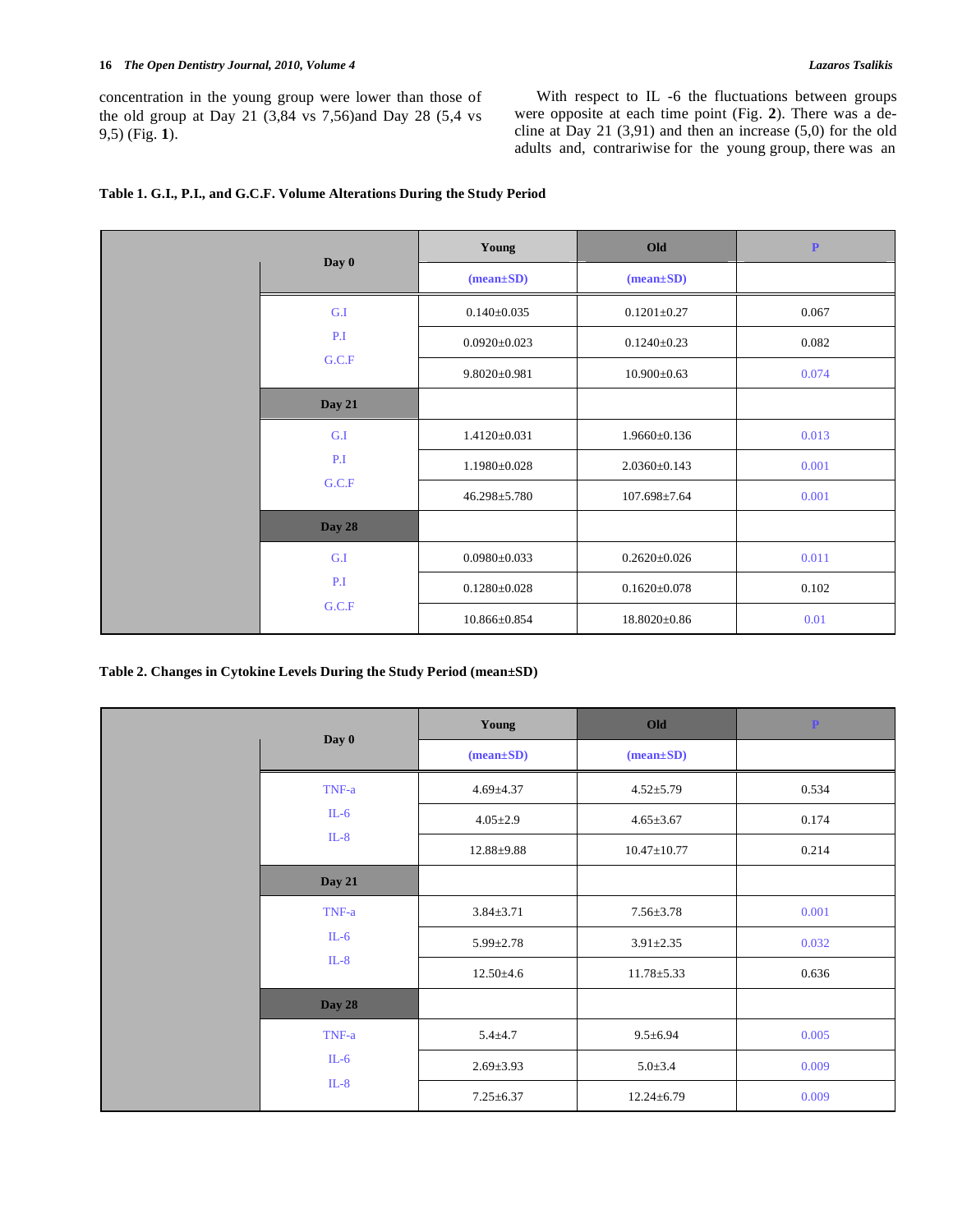

**Fig. (1).** TNF-a mean concentration in young and old group( adults) during the experimental gingivitis period.



**Fig. (2).** IL-6 mean concentration in young and old group(adults) during the experimental gingivitis period.

increase at Day 21(5,99) and a decline at Day 28(2,69) and these differences both found to be statistically significant.

## An interesting group difference was also observed for IL –8 (Fig. **3**), where there was a steady increase for the old group during the whole 4wk period  $(10,47 \rightarrow 11,78 \rightarrow 12,24)$ and for the young group there was a slight increase from Day 0 to Day 21(from 12,88 to 12,50) and a 40% decline from Day 21 to Day 28 (from 12,5 to 7,25). Mean concentrations in the old group were lower than that of the young group at Days 0 and 21, without being statistically significantly so, and higher at Day 28 which was found to be significant.

## **Effects of Time on Clinical and Immune Parameters Within the Groups**

To assess whether parametrical means varied over time, repeated measures analysis of variance over the 4wk study period were computed for the young and old groups respectively.

Within the young group, significant effects of time were observed for sites of bleeding, plaque scores and GCF volume at each time point. With respect to cytokine levels there were significant differences between Days 0 and 21 concern-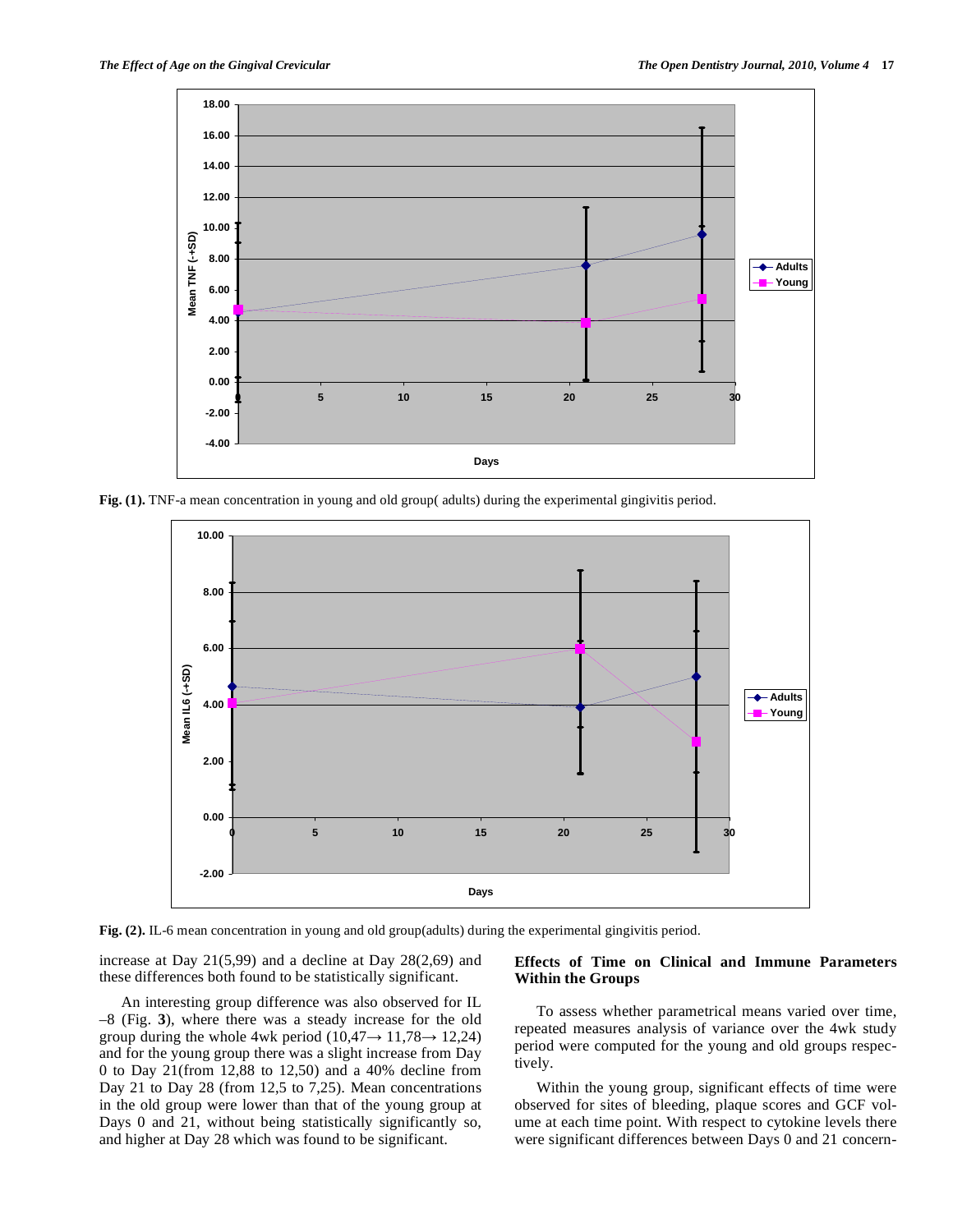

**Fig. (3).** IL-8 mean concentration in young and old group (adults) during the experimental gingivitis period.

ing only IL -6, and between Day 21 and 28 concerning IL -6 and IL -8.

No time effects were observed regarding young subjects for: TNF-a at each time point, IL -6 over the whole 4wk period, and for IL -8 between Days 0 and 21(Figs. **1-3**).

Within the old group, significant effects of time were observed for sites of bleeding, plaque scores, and GCF volume at each time point, for TNF-a between Days 0 and 21, and for IL -6 between Days 21 and 28.

No time effects were observed regarding old subjects for IL -8 at each time point, for IL -6 during the whole 4wk period and for TNF –a and IL -6 between Days 0 and 21 (Figs. **1-3**).

## **Cytokine Correlations Within Groups**

The hypothesis that presence of one cytokine may influence the levels of the others was also investigated and the results are presented in Figs. (**4-11**). In all cases, the best fitting curve (red dotted line) was plotted by means of the Loess method [31] for 90% of points to fit.

At Day 0 a moderately strong correlation was observed between IL  $-8$  and IL  $-6$  for the old group (r=0.359, p=0.05)(Fig. **4**) and a strong one concerning the young group (r=0.580, p=0.001) (Fig. **5**). At Day 21 a strong correlation between TNF-a, and IL-6 (r=0.489, p=0.006) (Fig. **6**) and a moderate corellation between TNF-a and IL-8 (r=0.359, p=0.05) was observed for the young group (Fig. **8**), and a strong correlation between IL-6, and IL-8 (Fig. **7**) (r=0.803, p<0.001) concerning the old group (figure). After recovery at Day 28 TNF-a and IL-6 ( $r=0.713$ ,  $p<0.001$ ) showed a strong correlation (Fig. **9**) as did TNF-a and IL-8 (Fig. **10**) (r=0.649, p<0.001) for the old group. However the young group showed for TNF-a and IL-8 a negative moderate to strong correlation (r=0.439, p=0.015) (Fig. **11**).

#### **DISCUSSION**

The present study compared the clinical parameters and the levels of IL-6, IL -8 and TNF-a in gingival crevicular fluid during 4weeks of experimental gingivitis between young and old subjects .The results indicate that there are differences between the inflammatory responses in young and adult individuals during the course of experimental gingivitis, with old volunteers developing more gingivitis than the younger ones. This was documented by both clinical measurements and GCF volume determinations. The more pronounced deposition of microbial plaque in the old group, especially at the end of study period, could be attributed to the occurence of recession or abrasions, that favor the deposition of microbial plaque [32]. These findings corroborate clinical data previously reported by Holm-Pedersen *et al.*  (1975), and Fransson *et al.* (1996) [33, 34] in human trials and Berglundh and Lindhe (1993) [35] from an animal model. They reported that the normal gingiva of groups of young adults had many features in common with those of old group of adults, but that gingival lesions resulting from abolishing oral hygiene for three weeks were significantly larger in subjects from the old group. On the other hand, Winkel *et al*. (1987) [36] presented data indicating an absence of differences in inflammatory response between the two study groups. Nevertheless, the age variation in the latter experiment was only 20 years [36], relatively low when compared to the previously mentioned studies [33, 34] and also ours (40 years).

The results of the present study confirm previous findings [3, 37, 38] and clearly demonstrate that when oral hygiene procedures are interrupted, an increase in plaque accumulation and the establishment of clinically relevant mucosal inflammation occurs. A relationship between GCF and gingival inflammation has been reported previously [39, 40].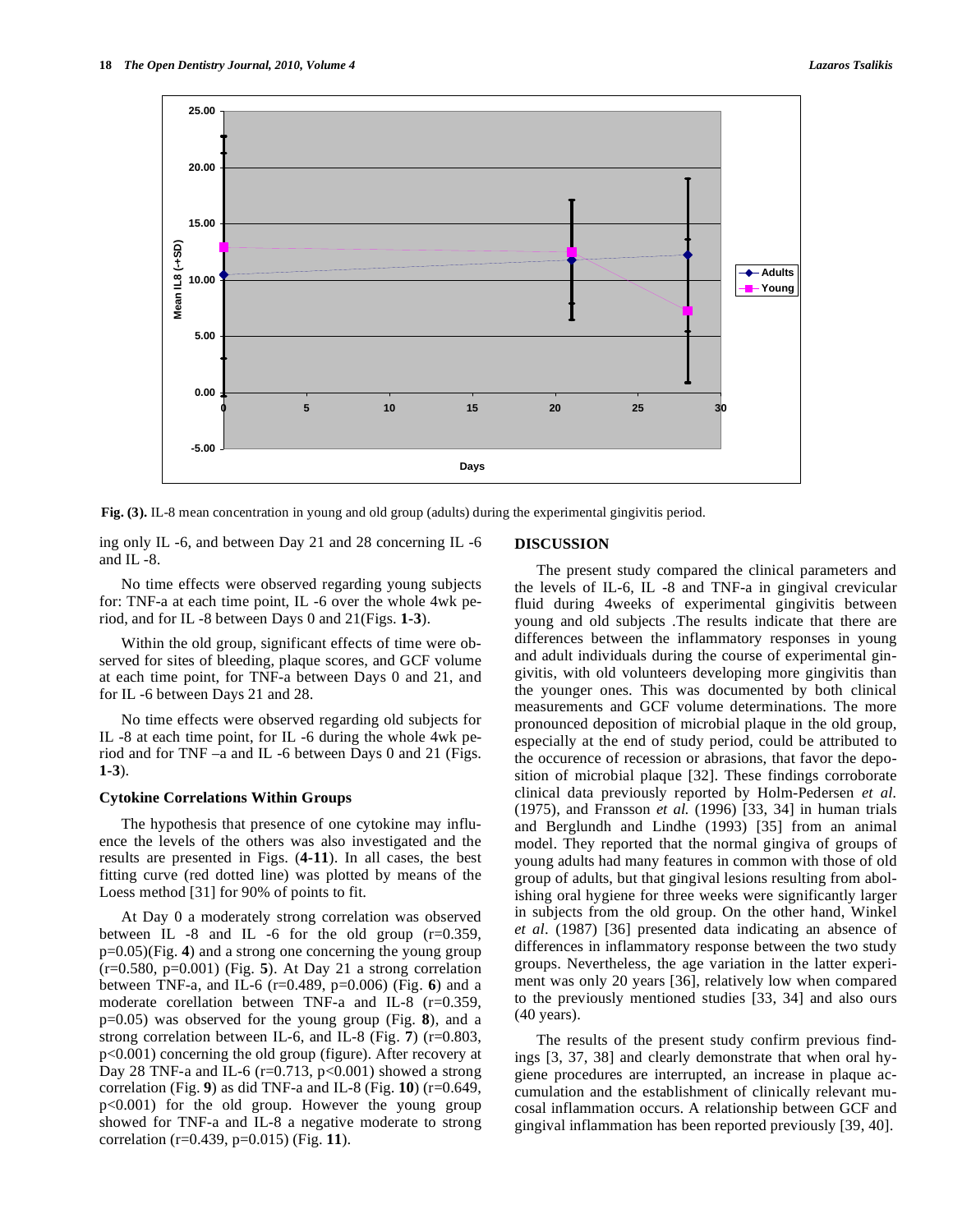

**Fig. (4).** Scatter plot presenting the correlation between IL-8 and IL-6 at day 0 for the old group (adults).



Fig. (5). Scatter plot presenting the correlation between IL-8 and IL-6 at day 0 for the young group.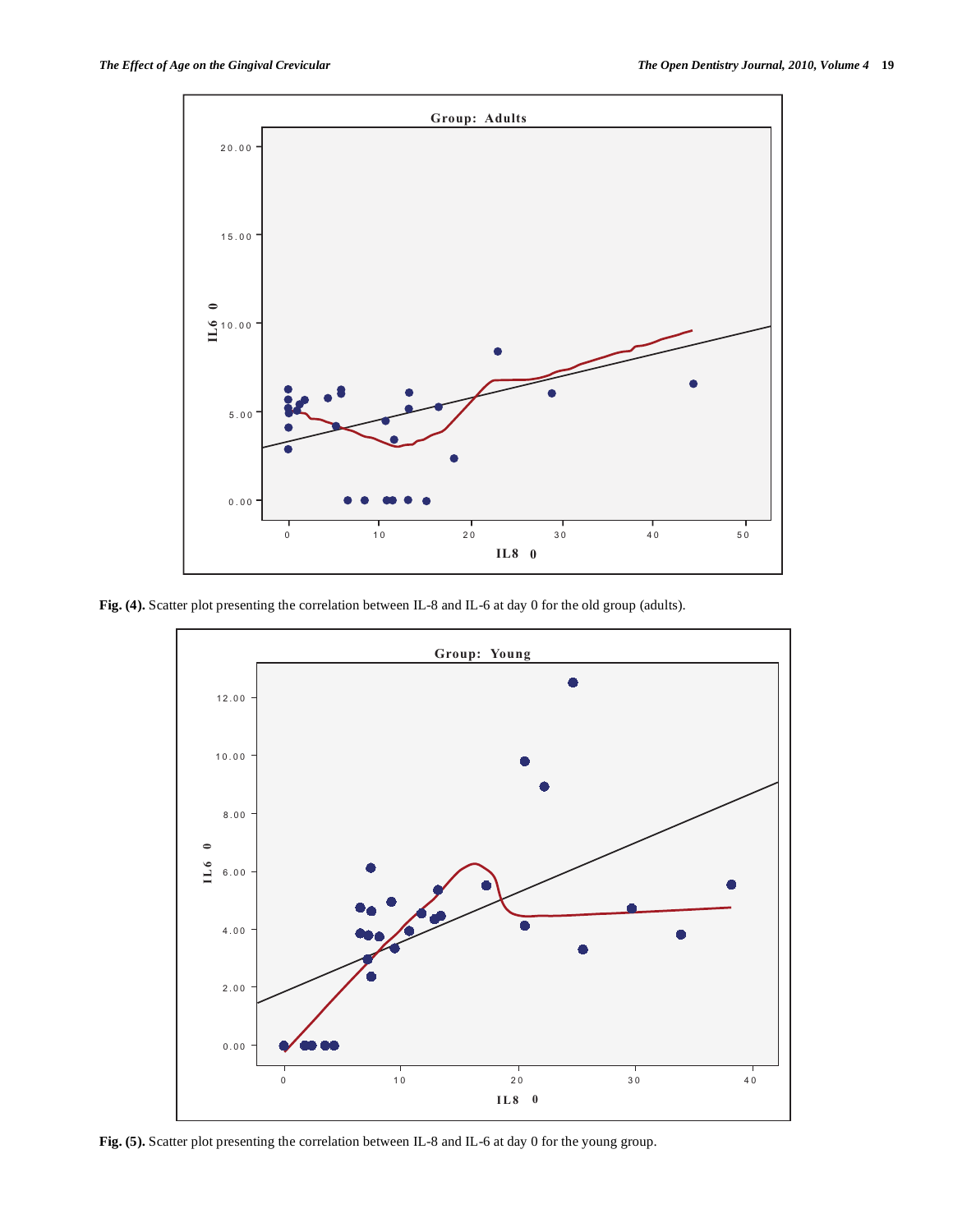

Fig. (6). Scatter plot presenting the correlation between IL-6 and TNF-a at day 21 for the young group.



**Fig. (7).** Scatter plot presenting the correlation between IL-6 and IL-8 at day 21 for the old group(adults).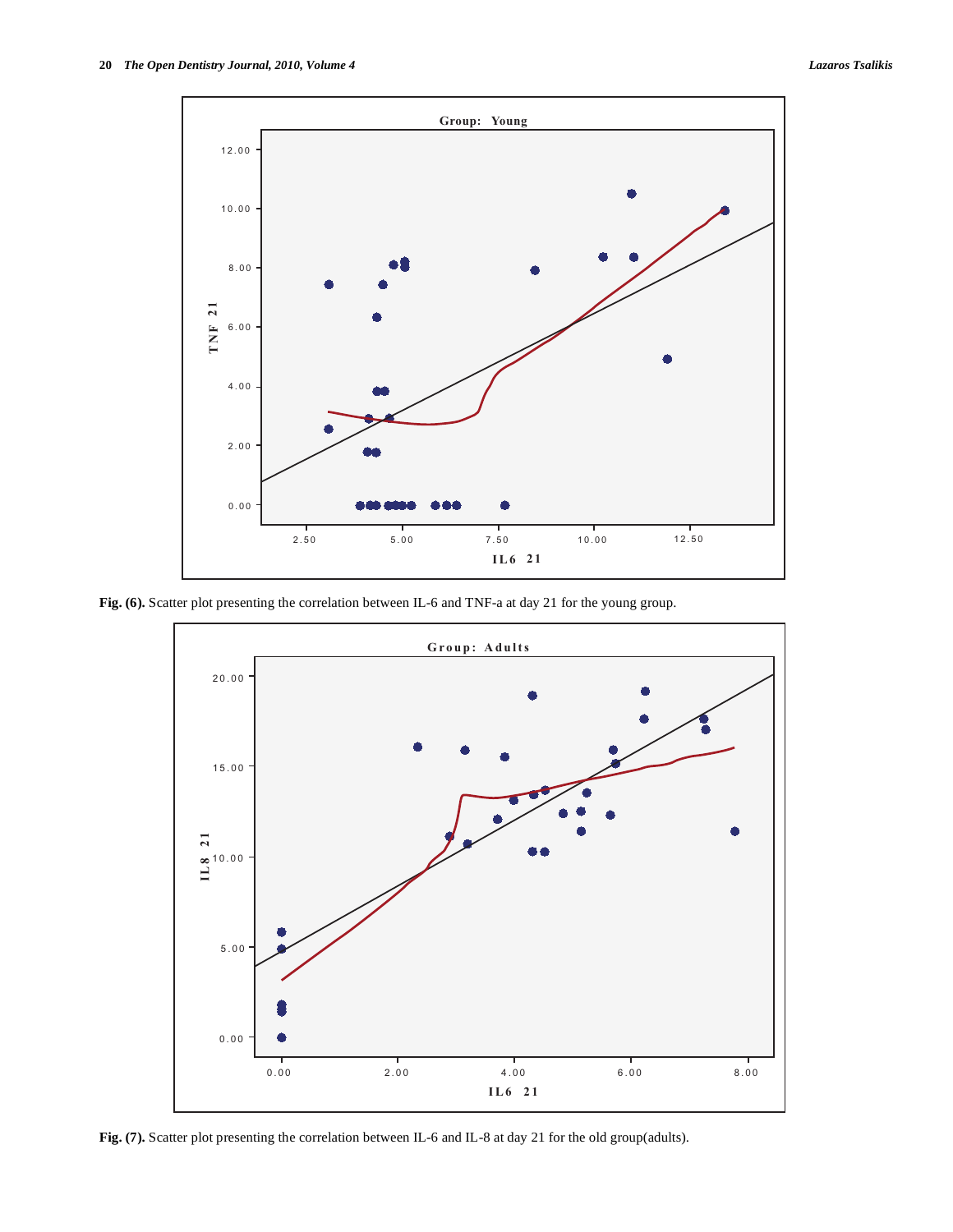

**Fig. (8).** Scatter plot presenting the correlation between IL-8 and TNF-a at day 21 for the young group.



**Fig. (9).** Scatter plot presenting the correlation between IL-6 and TNF-a at day 28 for the old group (adults).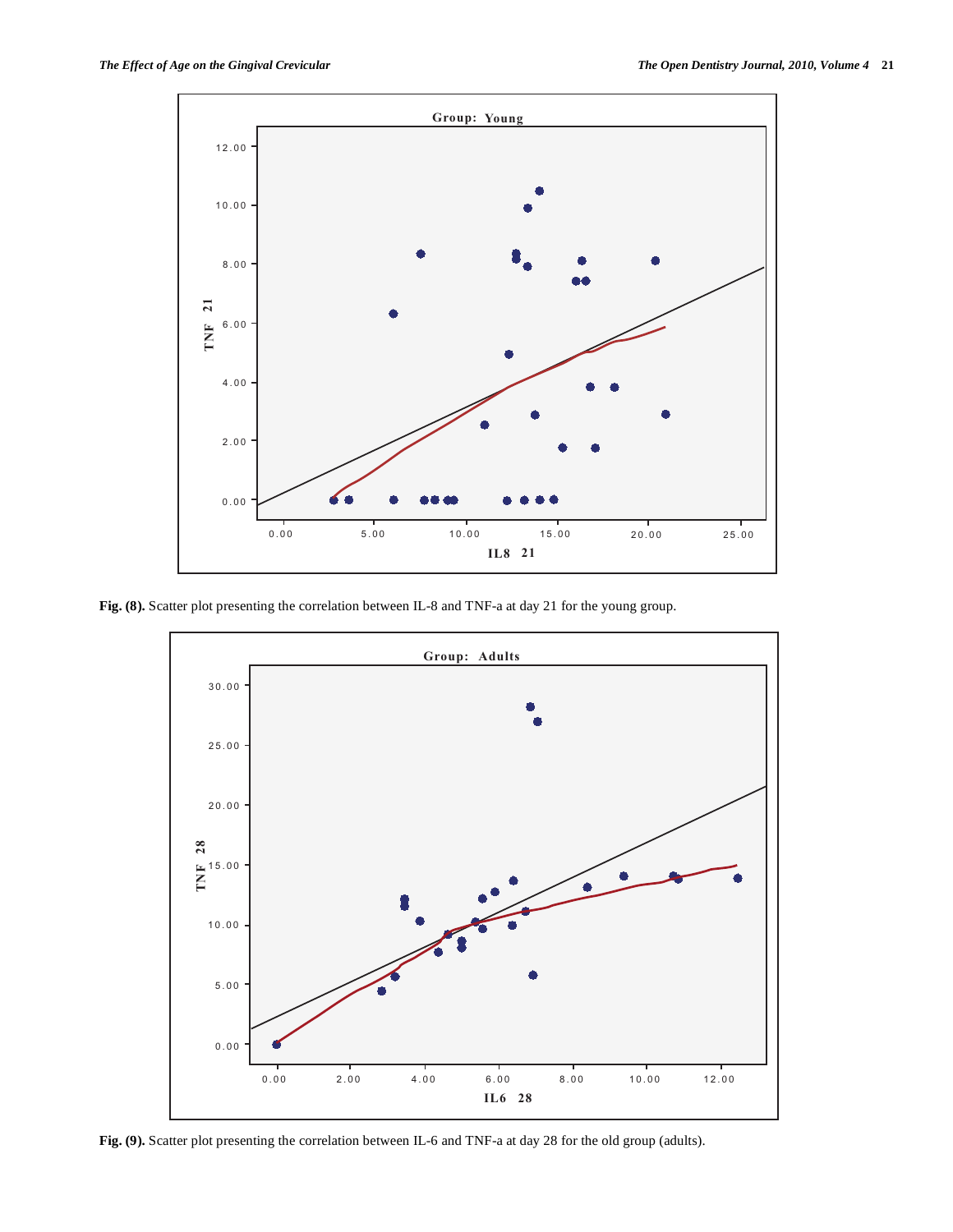

Fig. (10). Scatter plot presenting the correlation between IL-8 and TNF-a at day 28 for the old group (adults).



Fig. (11). Scatter plot presenting the correlation between IL-8 and TNF-a at day 28 for the young group.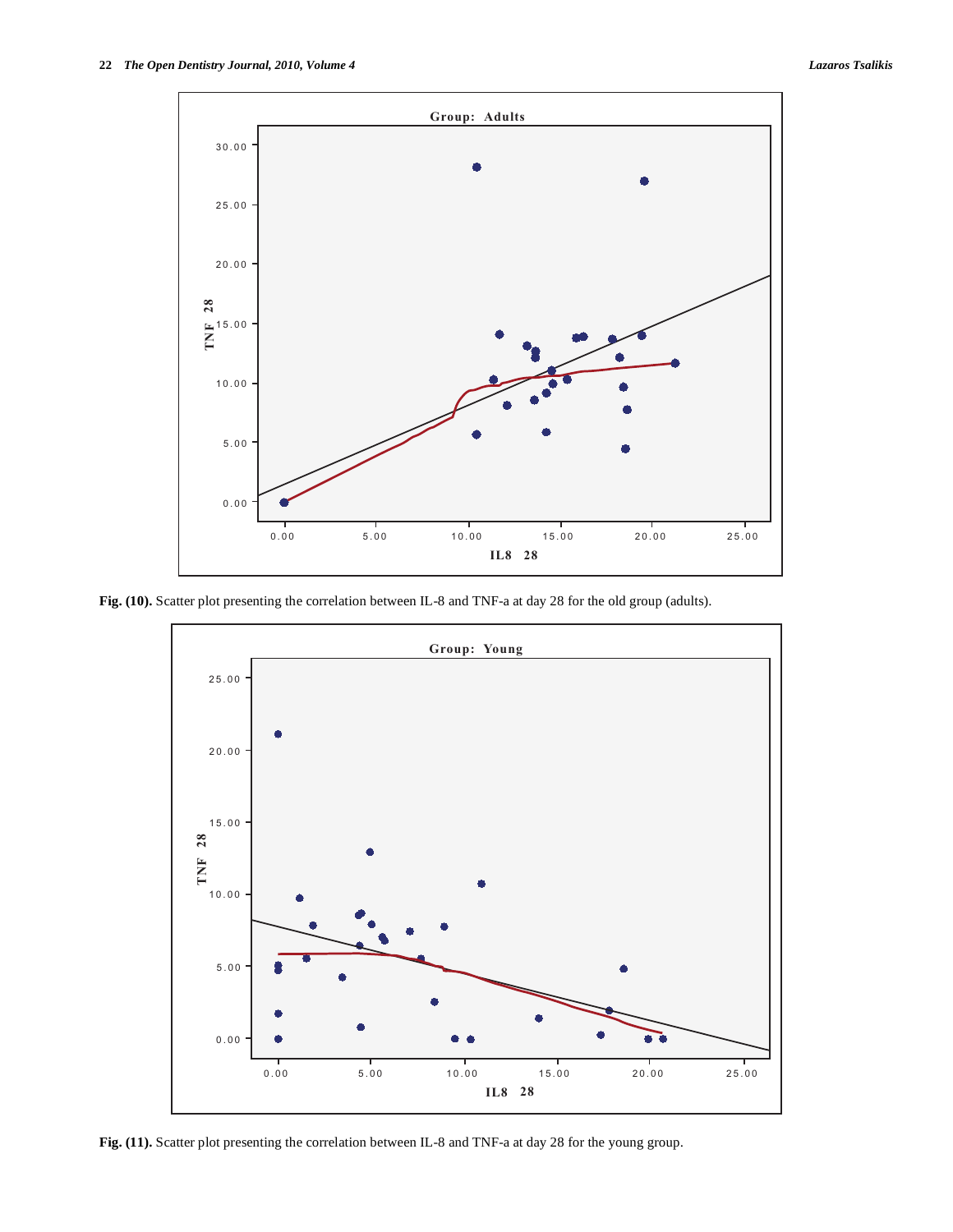In this study, all patients showed a significant increase in GCF volume after 21 days of no oral hygiene. After oral care was resumed, this volume decreased significantly. Although a significant reduction in volume occurred after the reestablishment of oral hygiene, at day 28, the GCF volume was still significantly elevated compared with the baseline for the old group.

As expected from results of earlier studies, considerable fluctuations with respect to cytokines level were observed during the experimental gingivitis process in this research. Most of the subjects exhibited measurable TNFa levels and the mean concentrations at baseline were approximately the same for the two groups.

No significant changes in the overall amount of cytokines was evident between healthy, pathological and recovery (Day 0, Day 21 and Day 28 respectively) values for the young group. This finding replicates findings of previous studies [41]. On the other hand, the old group showed a steady increase during the 4wk period in TNF-a levels, which is hard to explain in terms of previous findings since there have not been other studies investigating the effect of age on TNF-a values during an experimental clinical trial. The authors previously investigated the levels of IL-1a, IL-1b in young and old adults using the experimental gingivitis model [9] It was found that old adults had higher levels of  $IL-1b$ .

IL-8 seemed to stabilize after slightly increased concentrations at the first measurement for the old group, while, on the contrary, the young group showed a marked decrease from Day 21 to Day 28. In the Zhang *et al.* (2002) [42] study, which analyzed the experimental gingivitis effects on crevicular IL-8 concentrations, a 60% decline of IL -8 was found from Day 0 to Day 3. Probably plaque, per se, may induce an IL-8 reduction. A more recent study [1] compared cytokine concentrations (IL-1b, IL-8) between experimental and persistent gingivitis conditions. The experimental gingivitis subjects showed lower IL-8 concentrations than subjects with persistent gingivitis. It must be noted that the sample of this study was drawn from University students and therefore strongly resembles the characteristics of the young group in the present study. In an *vitro* study in human gingival fibroblasts, less IL-8 was produced when cultured together with capsula polysaccharide of Aggecatibacter actinomycetemcomitans [43]. Finally, a reduction in IL-8 has caused recent speculation about its importance as a pathogenic factor in chronic inflammatory diseases such as helicobacter-associated duodenal ulcer [44] and Crohn's disease [45].

With respect to IL-6 the old group showed a decrease at Day 21 compared to baseline but the changes during the whole 4wk period failed to be statistically significant. On the other hand the young group presented a markedly decrease in IL-6 mean concentrations at Day 28 compared to Days 0 and 21.

Gingivitis and the other periodontal diseases are viewed today as multifactorial pathogenic entities that are initiated and sustained by bacteria but significantly modified by the host's response to bacterial plaque. The factors that were controlled or measured and analyzed were: gender, smoking status, age and chronic gingivitis level. The results add support to the hypothesis that male subjects show less variation, however there is limited evidence linking the female menstrual cycles to variations in gingivitis status. Further research in this area is required before definitive conclusions can be made. However, although there is sufficient evidence to justify balancing for (or excluding) smokers from subject populations in experimental gingivitis studies, this could not be documented for the age factor [46].

Age related changes in proliferative activity in human gingival epithelium remain unclear. Nuclear proliferating cell nuclear antigen (PCNA) immunoreactivity is found in the proliferative compartment of normal gingiva. Celenligil – Nazlien *et al.* (2000) [47] investigated the localization of PCNA, which is a nuclear protein associated with the cell cycle in oral gingival epithelium and defined the age-related changes as to the PCNA-proliferative index (PI) in inflamed as well as healthy gingiva. Additionally, the mitotic index (MI) was used as a conventional marker of cell proliferation, and the effect of aging upon the maximum epithelial thickness (MET) was determined. Biopsies were obtained both from healthy and inflamed gingiva from old and middle aged subjects. They concluded that PCNA expression in inflamed gingiva was higher in old subjects. Furthermore, a significant correlation was noted between aging and PCNA expression in inflamed gingiva. As no increase in mucosal epithelial thickness was determined despite increased proliferation, it was speculated that the duration of the PCNA+ phase in cell cycle might be longer in old subjects. PI in inflamed gingiva was significantly higher in the old group. However, no significant difference was observed between the study and control groups with respect to PI in healthy gingiva. When all the subjects taking part in the study were analyzed as a single group, PI in the inflamed gingival samples was found to increase with aging. Nevertheless, no age-related change was noted in MI and MET. In both groups, PI, MI, and MET were found to increase due to inflammation. Siegel *et al.*  [48] investigated the expression of cyclooxygenase-1, cyclooxygenase-2, cyclooxygenase-3, and microsomal prostaglandin E synthase-1 in young and elderly subjects. They concluded that Cyclooxygenase-1 and microsomal prostaglandin E synthase-1 were expressed constitutionally in gingival tissue, and expression was unaffected by age or inflammation states. In contrast, the expression of cyclooxygenase-2 was weaker in elderly subjects. In the course of experimental gingivitis, cyclooxygenase-2 was induced in both age groups.

It is feasible that a concept such as the "susceptibility profile", described for other diseases [49], may also pertain to both gingivitis and periodontitis, where several relatively common high-risk polymorphisms could be inherited by an individual, giving him a cumulative high-susceptibility profile. Tatakis *et al.* 2004 [50] identified two subpopulations characterized by significant differences in clinical parameters of plaque-induced gingival inflammation, despite similar amounts of plaque deposits and plaque accumulation rates. Studies on the possible genetic/age factors determining or modulating susceptibility to gingivitis are limited [51-54]. It has been shown that children with Down's syndrome manifest more extensive and severe gingival inflammation at an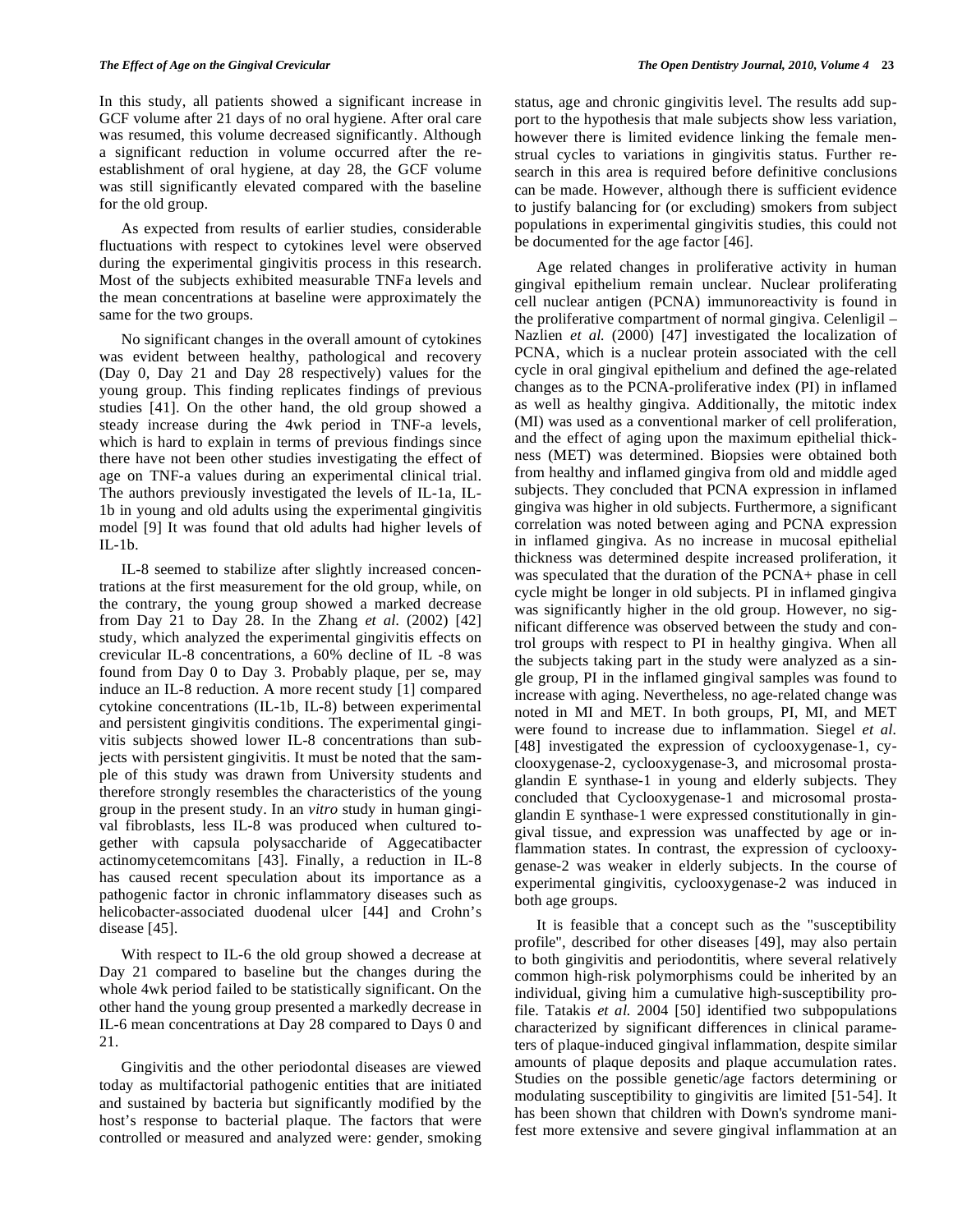earlier age than age- and gender-matched healthy controls, despite having no differences in plaque accumulation rates [52]. This study represents the only definitive report of a genetic condition associated with susceptibility to plaqueinduced gingivitis. Recently [55] (Scapoli *et al.* 2005) have demonstrated an association between IL-1RN polymorphism and subject-based clinical behaviour of the gingiva in response to de novo plaque accumulation, (as well as a possible association between IL-1 $\beta$ <sup>-511</sup> polymorphism and gingivitis susceptibility). In contrast, the results emerging from other studies on IL-1 polymorphisms in different ethnic groups [51, 54] and from a study on polymorphisms in TNFa, LT-A and IL-6 genes [56] seem to indicate that, if there is a role for any of these variants in the inflammatory process involved in gingivitis, it will be either population specific and/or may exert a minor effect on the clinical expression of plaque-induced gingivitis.

In both population studies and controlled clinical trials, some variables, such as smoking, body mass index, and hormone replacement therapy have been shown to influence concentrations of inflammatory mediators, but it remains unclear why some persons have consistently elevated systemic inflammatory responses [57]. It seems reasonable, therefore, to determine whether genetic differences contribute to the variance in inflammatory mediator expression and whether that genetic effect influences an individual's risk of chronic diseases. This information could then be used to develop approaches to reduce the morbidity of diseases of aging [58].

Social smokers (no more than five cigarettes per day) were included in this study considering that social smoking is often identified with occasional and not everyday use and especially more often in social settings. This is in accordance with studies [59] considering that consuming less than 10 cigarettes per day is not a high risk factor for periodontitis development. Also the definition of smokers appears unclear in different studies [60, 61]. Nevertheless, it is always important to keep in mind that the self reported history may not be a reliable method to assess smoking exposure; probably biochemical tests to measure serum levels of metabolites of nicotine should be used instead [62].

A remarkable finding from the present study is that the variations in clinical and GCF volume parameters differed between young and old subjects, suggesting that the periodontal tissues between groups responded differently to de novo plaque formation. Is therefore age a factor in differing susceptibility to experimental gingivitis or even more to chronic gingivitis?

Brecx *et al.* (1987) [63] performed an experimental gingivitis study in 8 dental students (a group identical to our young adults) and reported that plasma cells occupied only 1% of the lesions. Differences in the cellular composition of the gingival lesions were also detected by Page *et al.* (1975) [64] in a study in young and old monkeys, and by [35] Berglundh and Lindhe (1993) who investigated developing gingivitis in young and old dogs. These observations were also confirmed by Fransson *et al.* (1996) [65], who indicated that the composition of the gingival lesion at Day 21 was markedly different in young and old humans.

However, it is important to keep in mind that experimental gingivitis, an extensively studied model of gingivitis, is similar but not identical to chronic gingivitis in more natural settings. This was confirmed in the study of Deinzer *et al.*  (2007), [1] which compared cytokine concentrations (IL-1b,IL-8) between experimental and persistent gingivitis conditions. The results of this study showed that subjects with different conditions (i.e. experimental and persistent gingivitis) were not comparable with respect to clinical parameters, IL-1 and IL-8. Although both conditions reflect the host's response to plaque bacteria, they differ in certain important aspects The authors raised the logical question as to what degree is the experimental gingivitis model comparable to more natural conditions where periodontal tissues are under the influence of persistent plaque, and if the immune response observed after 21 days of plaque accumulation is similar to that observed in persistent gingivitis.

In terms of our study, whereas clinical indices and GCF volume variations exhibit a distinct difference between the two groups (young and old subjects) that was not the case for the cytokine profile in GCF. As concerning the limits of the present study, it is important to notice that cytokines were not detectable in all sites and therefore the data presented on the scattered plots exhibited a wide range of deviation.

IL-8 is a pro-inflammatory chemokine produced by various types of cells upon stimulation, and is considered the most important mediator for the recruitment and activation of neutrophils [19, 20]. Plaque accumulation can possibly lead to an increase in the concentration and total amounts of IL- 8 in GCF. In the present study, IL- 8 levels in old subjects increased over the whole experimental period, an increase that was statistical significant between Days 0 and 21, but not between Days 21 and 28. In contrary, young adult subjects showed a decrease between Day 0 and 21which reached a statistically significant level at Day 28 when compared with both Days 0 and 21. Conflicting results on the association of IL-8 and the degree of inflammation have been also reported previously. On the one hand, an inverse relationship between IL- 8 and PMN recruitment has been observed [66, 67], as well as lower GCF levels of IL- 8 in localized periodontitis as compared to healthy subjects [68]. On the other hand several other studies have suggested a positive relationship between GCF IL- 8 activity and periodontal disease [22, 23, 69]. Based on the above, the results from our study cannot be used to demonstrate a distinct difference in the way that IL- 8 levels vary between young and old subjects.

TNF-a and IL- 6 have a central role in the immunopathology of periodontal disease. They are both produced by the same variety of cells, with macrophages likely to be the most important source of these mediators in the early stages of gingival inflammation [70, 71], while TNF- a acts synergistically with IL-1b to stimulate gingival fibroblasts to enhance IL-6 secretion [72]. Also, in clinical healthy gingival tissues IL- 6 and TNF–a are present at a low level. This means that cytokines are also prominent actors in normal tissue homeostasis [73]. In the present study, both cytokines were detectable for both groups at baseline, but there was no statistically significant difference in their levels, which could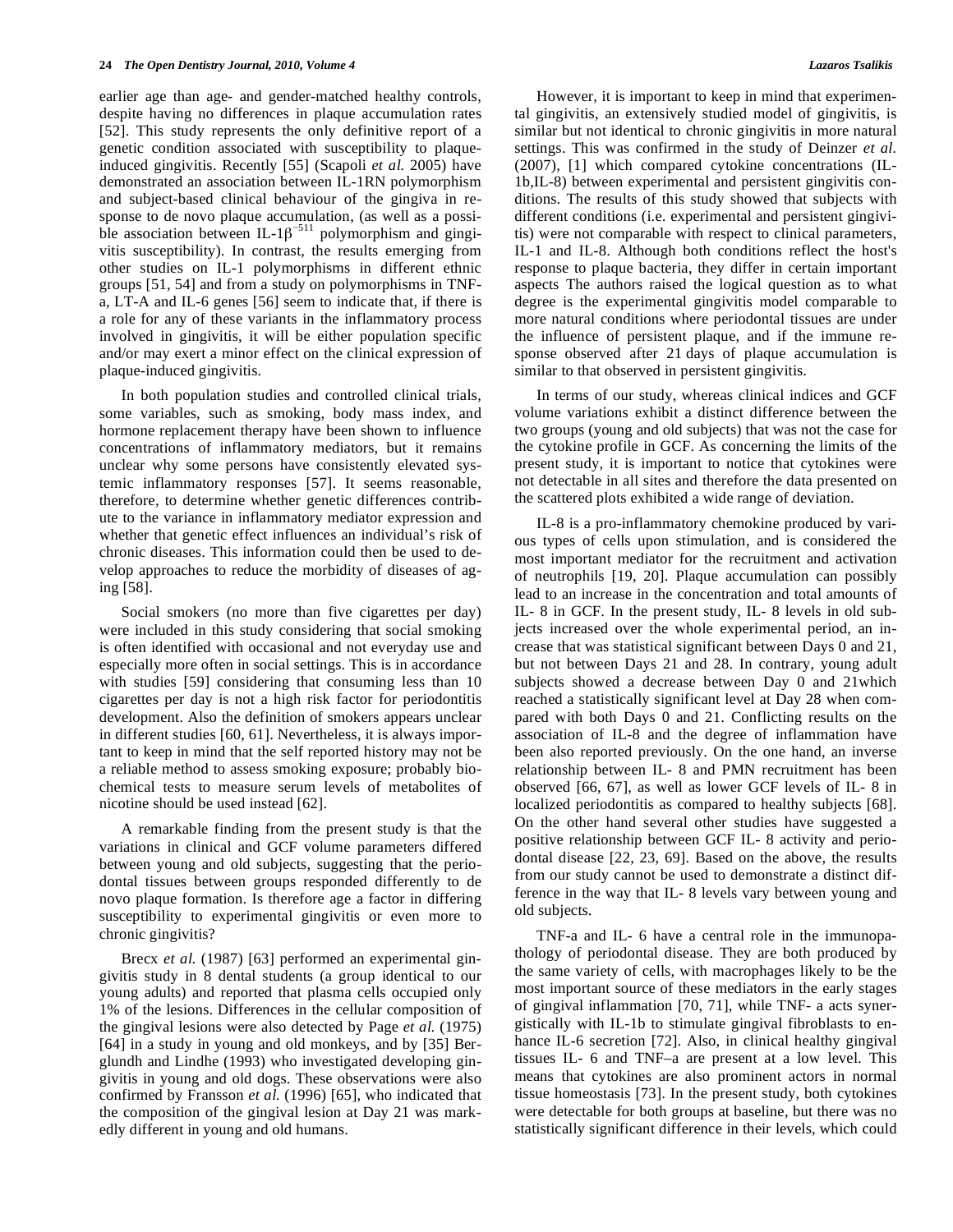be attributed to the difference in age between the groups. During the gingivitis period (Day 0 to 21), TNF- a showed a statistically significant increase in the old subjects, while in the young subjects it did not reach a statistically significant difference. The opposite pattern was seen for IL- 6, which showed a statistically significant increase only in young adult subjects. Interestingly, TNF- a levels continued to increase after professional cleaning and the re-establishment of oral hygiene procedures. This finding demonstrates that one week is probably not an adequate observation period for alterations in cytokine profile. The fact that in our study fluctuations in the levels of IL- 6 did not change similarly to those of TNF- a, can be explained by the variety of different ways that IL-6 release is triggered from different kinds of cells [74].

The results of this study showed that there are variations in the clinical parameters and gingival crevicular fluid volume levels between the young and old populations. However, it can be concluded that, within the limitations of the present study, age cannot be identified as a factor that strongly affects the cytokine expression and fluctuations, even in a well-controlled environment of inflammation, such as experimental gingivitis.

## **REFERENCES**

- [1] Deinzer R, Weik U, Kolb-Bachofen V, Herforth A. Comparison of experimental gingivitis with persistent gingivitis: differences in clinical and cytokine concentrations. J Periodont Res 2007; 42: 318-24.
- [2] Van Dyke TE, Serhan CN. Resolution of inflammation: a new paradigm for the pathogenesis of periodontal diseases. J Dent Res 2003; 82(2): 82-90.
- [3] Loe H, Theilade E, Jensen SB. Experimental gingivitis in man. J Periodontol 1965; 36: 5-15.
- [4] Genco RJ. Host responses in periodontal diseases: current concepts. J Periodontol. 1992; 63: 338-55.
- [5] Deinzer R, Forster P, Fuck L, Herforth A, Stiller-Winkel R, Idel H. Increase of crevicular interleukin 1 beta under academic stress at experimental gingivitis sites and at sites of perfect oral hygiene. J Clin Periodontol 1999; 26: 1-8.
- [6] Birkedal-Hansen H. Role of cytokines and inflammatory mediatorsin tissue destruction. J Periodontol Res1993; 28: 500-10.
- [7] Preiss DS, Meyle J. Interleukin-1 beta concentration of gingival crevicular fluid. J Periodontol 1994; 65: 423-8.
- [8] Kinane DF, Winstanley FP, Adonogianaki E, Moughal NA. Bioassay of interleukin 1 (IL-1) in human gingival crevicular fluid during experimental gingivitis. Arch Oral Biol 1992; 37(2): 153-6.
- [9] Tsalikis L, Parapanisiou E, Bata-Kyrkouy A, Polymenides Z, Konstantinidis A. Crevicular fluid levels of interleukin-1alpha and interleukin 1-beta during experimental gingivitis in young and old adults. J Int Acad Periodontol 2002 ; 4: 5-11.
- [10] Masada MP, Persson R, Kenny JS, Lee SW, Page RC, Allisson MC. Measurement of intreleukin -1a and -1b in gingival crevicular fluid: implications for the pathogenesisof periodontal disease. J Periodontal Res 1990; 25: 156-63.
- [11] Reinhardt RA, Masada MP, Johnson GK, Dubois LM, Seymour GJ, Allisson AC. IL-1 in gingival crevicular fluid following closed root planing and papillary flap debridement. J Clin Periodontol 1993; 20: 514-19.
- [12] Beutler B, Grau GE. Tumor necrosis factor in the pathogenesis of infectious diseases. Crit Care Med 1993; 21: 423-35.
- [13] Holmes CL, Russell JA, Walley KR. Genetic polymorphisms in sepsis and septic shock: role in prognosis and potential for therapy. Chest 2003; 124: 1103-15.
- [14] Murray J, Barbara J, Dankley S, *et al.* Regulation of neutrophil apoptosis by tumor necrosis factor-A. requirements for TNF-R55

and TNF-R75 for induction of apoptosis *in vivo.* Blood 1997; 90 (7): 2772-83.

- [15] Tracey K, Cerami A. Metabolic response to cachectin/TNF. annals of the New York academy of sciences. In: Bolland B, Cullinan J, Kimballi C, Eds. New York: Academy of Sciences 1990; vol. 587: pp. 325-30.
- [16] Ridker PM, Brown NJ, Vaughan DE, Harrison DG, Mehta JL. Established and emerging plasma biomarkers in the prediction of first atherothrombotic events. Circulation 2004; 109(25 Suppl 1): IV6-19.
- [17] Wiebe SH, Hafezi M, Sandhn HS, Sims SM, Dixon SJ. Osteoclast activation in inflammatory periodontal diseases. Oral Dis 1996; 2: 167-80.
- [18] Yamamoto M, Fujihashi K, McGhee JR, Vandyke TE, Kiyono H. Molecular and cellular mechanisms for periodontal diseases: role of cytokines in induction of mucosal inflammation. J Periodontal Res 1997; 32: 115-9.
- [19] Bickel M. The role of IL-8 in inflammation and mechanisms of regulation. J Periodontol 1993; 64: 456-60.
- [20] Baggiolini M. Chemokines and leukocyte traffic. Nature 1998; 392: 564-8.
- [21] Tsai CC, Ho YP, Chen CC. Levels of interleukin-1b and interleukin-8 in gingival crevicular fluids in adult periodontitis. J Periodontol 1995; 66: 852-9.
- [22] Mathur A, Michalowic ZB, Castillo M, Aeppli D. Interleukin-1 alpha, interleukin-8 and interferon-alpha levels in gingival crevicular fluid. J Periodontal Res 1996; 31: 489-5.
- [23] Giannopoulo UC, Kamma J, Mombelli A. Effect of inflammation, smoking and stress on gingival crevicular fluid cytokine level. J Clin Periodontol 2003; 30: 145-53.
- [24] Shearer B, Hall P, Clarke P, Marshall G, Kinane DF. Reducing variability and choosing ideal subjects for experimental gingivitis studies. J Clin Periodontol 2005; 32(7): 784-8.
- [25] Loe H, Silness J. Periodontal disease in pregnancy. I. prevalence and severity. Acta Odont Scand 1963; 21: 533-51.
- [26] Silness J, Loe H. Periodontal disease in pregnancy. II. correlation between oral hygiene and periodontal condition. Acta Odont Scand 1964; 22: 121-35.
- [27] Hinrichs JL, Brandt CC, Smith JA. Relative error (variability) associated with an improved instrument for measuring gingival crevicular fluid. J Periodontol 1984; 55: 294-8.
- [28] Mehta C, Patel R. Exact permutational inference for categorical and nonparametric data. In: Hoyle R, Ed. Statistical strategies for small sample research. Thousand Oaks: Sage Publications 1999; pp. 133-66.
- [29] Tsiggos N, Tortopidis D, Hatzikyriakos A, Menexes G. Association between self-reported bruxism activity and occurrence of dental attrition, abfraction, and occlusal pits on natural teeth. J Prosth Dent 2008; 100: 41-6.
- [30] Champagne ME, Buchanan W, Reddy M, Preisser JS, Offenbacher S. Potential for gingival crevice fluid measures as predictrors of risk for periodontal diseases. Periodontology 2000 2003; 31: 167- 80.
- [31] Jacoby R. Loess: a nonparametric, graphical tool for depicting relationships between variables. Electoral Stud 2000; 19: 577-613.
- [32] Nyvad B. Tidlig bacteria eakkumulation pa emalje og rodoverflader *in vivo.* Sammenlignende ultrastructurelle og mikribiologiske undersogelser.Thesis Aarthus: Royal Dental College 1983.
- [33] Holm-Pedersen P, Agerbaek N, Theilade E. Experimental gingivitis in young and elderly individuals. J Clin Periodontol 1975; 2: 14-24.
- [34] Fransson C, Berglundh T, Lindhe J. The effect of age on the development of gingivitis. Clinical, microbiological and histological findings. J Clin Periodontol 1996; 23: 379-85.
- [35] Berglundh T, Lindhe J. Gingivitis in young and old dogs. J Clin Periodontol 1993; 20(3): 179-85.
- [36] Winkel EF, Abbas F, Hart AAM. Experimental gingivitisin relation to susceptibility to periodontal disease. J Clin Periodontol 1987; 14: 499-507.
- [37] Zitzmann NU, Berglundh T, Marinello CP, Lindhe J. Experimental peri-implant mucositis in man. J Clin Periodontol 2001; 28: 517- 23.